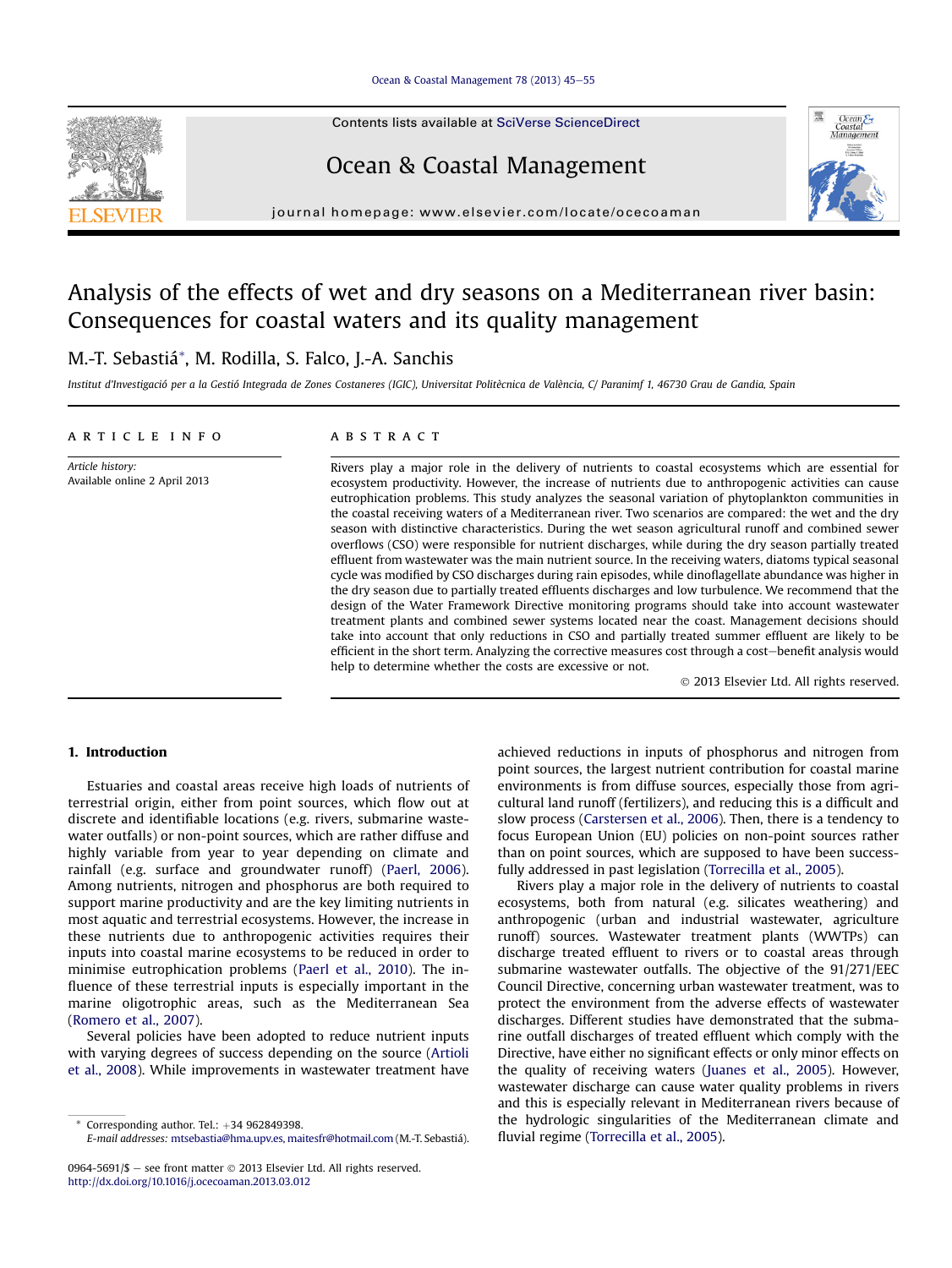In Mediterranean-type climate regions (areas surrounding the Mediterranean Sea, parts of western North America, parts of western and southern Australia, the south-west of South Africa, and parts of central Chile), characteristic precipitation is scarce and torrential and has an extremely high spatial and temporal variability. Natural river discharge, driven by precipitation variability, has two distinct seasons: wet and dry [\(Gasith and Resh, 1999](#page--1-0); [González-Hidalgo et al., 2005\)](#page--1-0). Thus, wastewater discharges present different problems depending on the season.

During the wet season combined sewers overflows (CSO) can reach receiving waters without treatment ([Clark et al., 2007](#page--1-0)). The importance of storm overflows for water quality have been recognized by the 91/271/EEC Directive: "the design, construction and maintenance of collecting systems shall be undertaken in accordance with the best technical knowledge not entailing excessive costs, notably regarding limitation of pollution of receiving waters due to storm water overflows" (Annex I, 91/271/EEC Directive). This importance is also recognized by the USA legislation in the CSO Control Policy which was published on April 19, 1994 by the United States Environmental Protection Agency (USEPA).

During the dry season, urban sewage effluents are the main freshwater source in ephemeral streams in arid to semiarid areas of the world ([Brooks et al., 2006](#page--1-0); [García-Pintado et al., 2007](#page--1-0)) and can account for up to 90% of the total river flow in some Mediterranean rivers such as the Serpis River [\(Molinos-Senante et al., 2011](#page--1-0)). In addition, fluctuating winter and summer populations in tourist areas, typical on Mediterranean coasts, provoke significantly variable wastewater loadings that can exceed the capacity of the treatment facilities [\(Aguilera et al., 2001;](#page--1-0) [García-Pintado et al., 2007\)](#page--1-0).

Several studies have addressed the quality problems of Mediterranean rivers receiving wastewater discharges, for instance, on the Mediterranean coast of the Iberian Peninsula, [Torrecilla et al.](#page--1-0) [\(2005\)](#page--1-0) studied the Ebro River (NE Spain) and [Molinos-Senante](#page--1-0) [et al. \(2011\)](#page--1-0) studied the Serpis River (Eastern Spain). On the other hand, studies on receiving coastal waters have mainly addressed the water quality in the submarine outfall areas ([Aguilera et al.,](#page--1-0) [2001\)](#page--1-0) and not river mouths. Some studies of Californian recreational bathing beaches have addressed the effects of CSO discharges but have focused on fecal indicator bacteria (total coliforms, fecal coliforms and enterococci) and benthic invertebrates ([Schiff et al.,](#page--1-0) [2003](#page--1-0); [Clark et al., 2007](#page--1-0)).

Nutrient inputs into coastal ecosystems can induce eutrophication problems, among these, harmful algal blooms of species responsible for the synthesis of toxins and high-biomass producers that can cause hypoxia and anoxia and indiscriminant mortalities of marine life after reaching dense concentrations [\(Heisler et al.,](#page--1-0) [2008](#page--1-0)). As regards marine recreational bathing beaches, these effects can cause beach closures that negatively impact the local economy of tourist areas. Thus, adequate management of nutrient sources is essential because clean water and healthy coastal habitats are clearly fundamental to successful coastal tourism which is characteristic of the Mediterranean climate regions [\(Hall, 2001](#page--1-0)). However, to develop appropriate management strategies, it is necessary to fully understand how ecosystems function by first of all establishing the relationships between phytoplankton and nutrient sources and patterns.

This study analyzes the seasonal variation of phytoplankton communities in the coastal receiving waters of the Serpis River input, which is a Mediterranean river basin in Spain. A comparison is established with marine waters to assess different patterns between high and low terrestrial influence areas. Two scenarios are analyzed: the wet and the dry season with distinctive characteristics. The aim is to provide information about ecosystem functioning that could help management decisions and could be extrapolated to other Mediterranean climate areas with similar characteristics.

#### 2. Materials and methods

#### 2.1. Study area

The study area [\(Fig. 1](#page--1-0)) is located in the East of the Iberian Peninsula, at the southernmost sector of the Valencian Gulf (Western Mediterranean Sea) on the coast of the Safor County (Spain). The main annual rainfall is above  $600-650$  mm in the entire County, with values above 800 mm in the rainiest areas, with most precipitation concentrated into short-episodic storm events in autumn [\(Hermosilla, 2005\)](#page--1-0). For a 10-year return period daily rainfall is expected to be higher than 200 mm ([Hermosilla, 2005\)](#page--1-0) ([Fig. 2\)](#page--1-0).

The main river draining this area is the Serpis River which has a basin of 753  $km^2$  and is 74.5 km in length ([Hermosilla, 2005\)](#page--1-0). The Serpis River receives freshwater from its tributary the Vernissa River (150  $\rm km^2$ ). Both rivers have a Mediterranean regime characterized by a high seasonality, with a dry period during summer, and a wet period mainly in autumn ([Hermosilla, 2005\)](#page--1-0). These rivers are artificially regulated by a complex system of weirs and irrigation channels that provide freshwater for the irrigated crops of the Safor County. The Beniarrés reservoir  $(30 \text{ hm}^3 \text{ maximum capacity})$ ([Fig. 1](#page--1-0)) was built in the second half of the 20th century to increase the regularity of the Serpis River [\(Hermosilla, 2005\)](#page--1-0).

In the Serpis basin, there are 30 WWTPs that receive wastewater from the main urban and industrial areas, treating around 31  $\text{Mm}^3$ per year [\(Molinos-Senante et al., 2011](#page--1-0)). In total, 24 of the 30 plants discharge treated water to the Serpis River, while the remaining six plants discharge treated water into the sea ([Molinos-Senante et al.,](#page--1-0) [2011\)](#page--1-0). Downstream of the Beniarrés reservoir, the most important WWTP is the Gandia plant ([Fig. 1\)](#page--1-0) which serves a total of 133,300 inhabitants from 17 municipalities of the Safor County ([EPSAR,](#page--1-0) [2013\)](#page--1-0). This plant discharges 17 million  $m<sup>3</sup>$  of treated wastewater per year to the sea through a submarine outfall (approximately 1900 m from the Serpis river mouth); however it also has two overflow channels that discharge directly to the river. One channel discharges besides the plant and the other near the river mouth.

The first overflow channel is used when the plant capacity is exceeded due to rain episodes. The plant treats an average flow of 46,350  $\mathrm{m}^{3}$  day $^{-1}$  and its design flow is 60,000  $\mathrm{m}^{3}$  day $^{-1}$  ([EPSAR,](#page--1-0) [2013\)](#page--1-0), which makes a difference of 13,650  $\mathrm{m}^{3}$  day<sup>-1</sup>. But the urban area without wastewater and pluvial waters separation amounts to nearly 15 million square meters (see areas in [Fig. 1\)](#page--1-0) with almost zero infiltration. So, even small rain episodes cause combined sewer overflows because the plant capacity is exceeded. The wastewater collector is parallel to the Serpis River and combined sewer is also discharged into the Serpis directly from the collector when its capacity is exceeded.

The second overflow channel is generally used in summer, when the plant capacity is exceeded due to the population increase and the effluent is partially evacuated without treatment. The average density in the coastal municipalities of the Safor county is 963 inhabitants km<sup>-2</sup> in winter (1314 inhabitants km<sup>-2</sup> in Gandia city) ([INE, 2009](#page--1-0)), but that figure triples in summer due to tourism activity which is mainly based on residential development [\(Mantecón](#page--1-0) [and Huete, 2007\)](#page--1-0). According to [Ariza et al. \(2008\)](#page--1-0) urban beaches are much more likely to be closed, compared with natural beaches, mainly due to the presence of sewer systems. Beach closures adversely affect tourism, which is one of the main economic sectors in these coastal municipalities, based on the "sun & beach" product ([Yepes and Medina, 2005\)](#page--1-0). In August 2007, Venecia and Marenys de Rafalcaid beaches, which are located next to the mouth of the Serpis River, were closed due to fecal contamination and high bacteria levels ([Santacreu, 2008\)](#page--1-0). These two beaches only form a small part of the Gandia coastline. However tourism is mainly